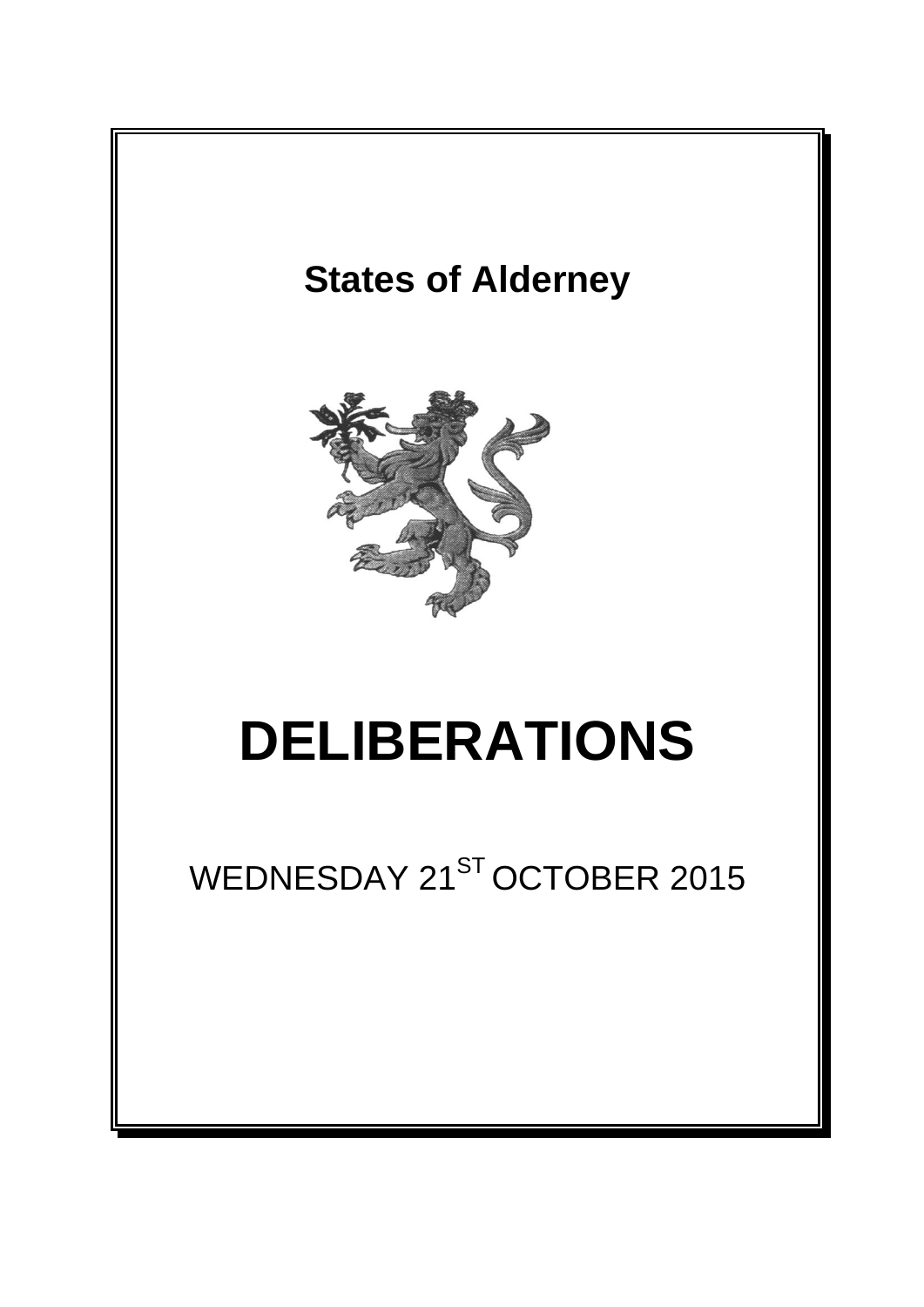# **STATES OF ALDERNEY**

## **DELIBERATIONS FOR THE MEETING**

## **ON WEDNESDAY 21ST OCTOBER 2015 AT 17:30**

Present: Mr Stuart Trought, President Mr Matt Birmingham Mr Louis Jean Mr Francis Simonet Mr Robert McDowall Mr Chris Rowley Mr Steve Roberts Mr Graham McKinley

Colonel Colin Mason represented His Excellency The Lieutenant-Governor of the Bailiwick of Guernsey.

## **Item I Budgets for 2016 and Revised Budgets 2015**

**The States of Alderney resolved, after consideration of the Budget Report, to accept:-**

**i. The States of Alderney Revenue and Capital Budgets for 2016**

**and**

**ii. The States of Alderney Water Board Revenue and Capital Budgets for 2016**

*Proposed by Mr McDowall and seconded by Mr Simonet*

*Approved unanimously*

## **Item II Occupier's Rate 2016**

**The States of Alderney resolved to approve "The Occupier's Rate (Level for 2016) Ordinance, 2015".**

*Proposed by Mr McDowall and seconded by Mr McKinley*

*Approved unanimously*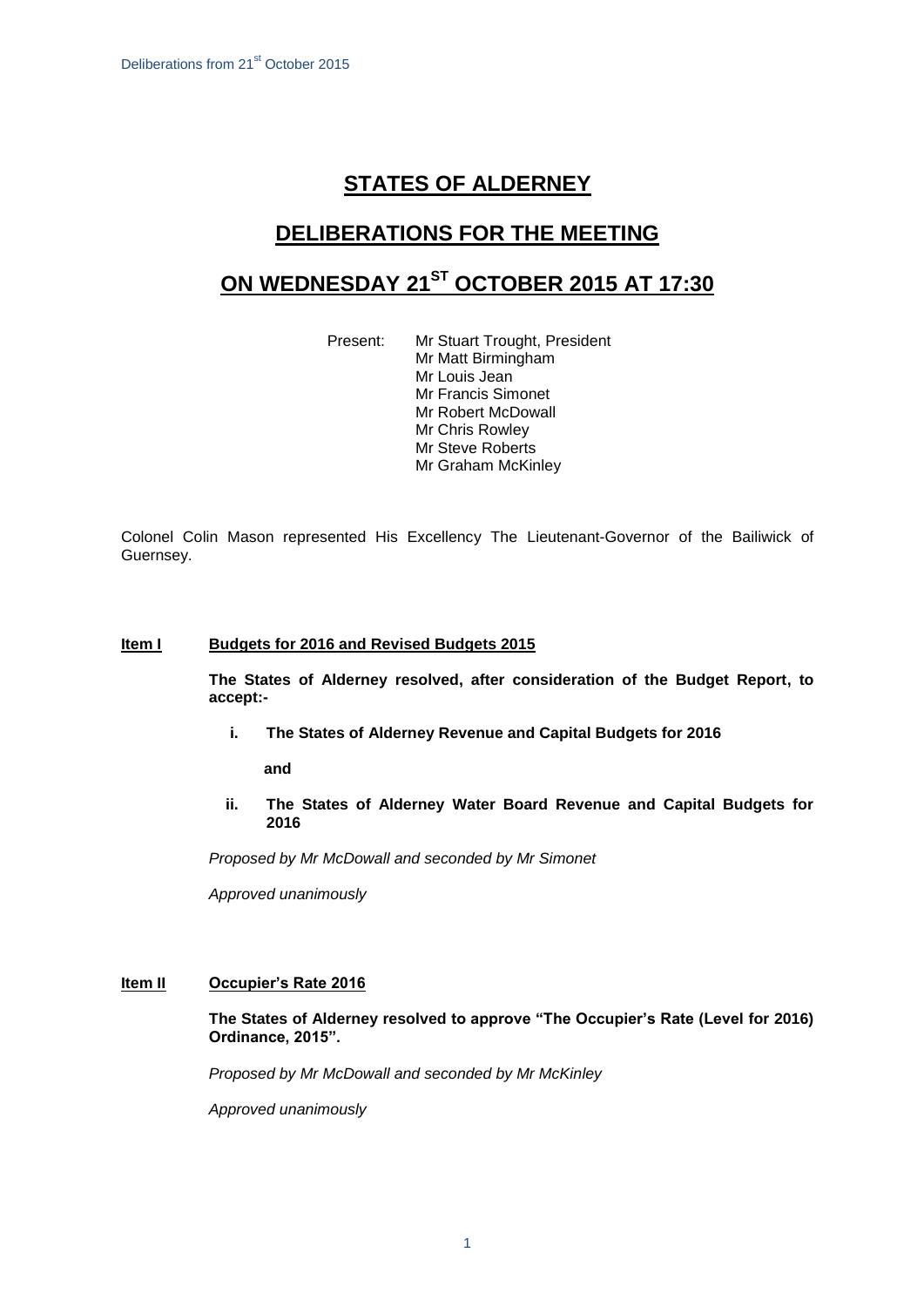### **Item III Questions and Reports**

#### **Mr Birmingham summarised the following report:-**

#### *"Implementation of the Planning Review*

*The 2014 ARUP Planning review identified the need for many significant improvements to Alderney's Planning procedures. Following the recruitment of a Planning Officer on a two year contract in June this year, the Committee have set in train a number of initiatives to achieve the earliest possible implementation of changes to the Planning*  law and the Land Use Plan, both key tools of the Committee to help ensure that the *Island special natural environment and heritage assets are conserved while our community's needs for housing, the economy and recreation can be met.* 

#### *1. Changes to Building & Development Control (Alderney) Law, 2002 by Ordinance*

*The review identified certain amendments required to the Building and Development Control (Alderney) Law, 2002 (the Law). Where amendments require more extensive or significant changes or new powers to make provision by ordinance, the Committee has been advised by the Law Officers of the Crown that it would be appropriate to progress these changes by promoting an amending law (Projet de Loi), which would require over twelve months to progress. Other changes, clearly within the scope of the current law, could be made by amending ordinance. Further details on the proposals will be published as this work progresses to enable consultation, which is likely to include a full merits appeal process independent of the Court, and the removal of part V of the law. This proposal is likely to require new planning policies to protect local residents with consequential changes to the law to enable such policies, and will require public consultation. The Committee does not envisage this being completed until late 2016/early 2017.* 

*The Building and Development Control Committee at its meeting on 14th July 2015, having recognised the necessity for an extended timetable, have taken the view that the following amendments to the Building and Development Control (Alderney) Law, 2002 should be progressed by ordinance during 2016.*

#### *(a) Impacts on biodiversity and facilitating sustainable development*

*Currently there is no specific provision requiring consideration by the Committee to the effect of development (or other work) on wildlife, flora or fauna when considering planning applications, either directly or through the impact on natural resources or the general environment. It is consistent with Alderney's environmental tourism strategy to require that consideration of the impact on biodiversity, and the desirability of facilitating the sustainable development of land (having regard to the competing demands of the community for its use), should be matters that the Committee takes into account when considering applications for permission to carry out development or other work.*

*It is proposed to amend section 7 under Part 2 of the Law to add to the matters required to be taken into account by the Committee when exercising powers under section 6 (including to grant or refuse permission, or impose conditions on permission) to include these considerations.*

*(b) Change of Use*

*The Committee already has powers to control changes of use of land and buildings, providing that the change of use is "material". This is because a material change of use is included in the definition of 'development' in section 76(1) of the Law. Section 76(3) specifies that certain changes of use*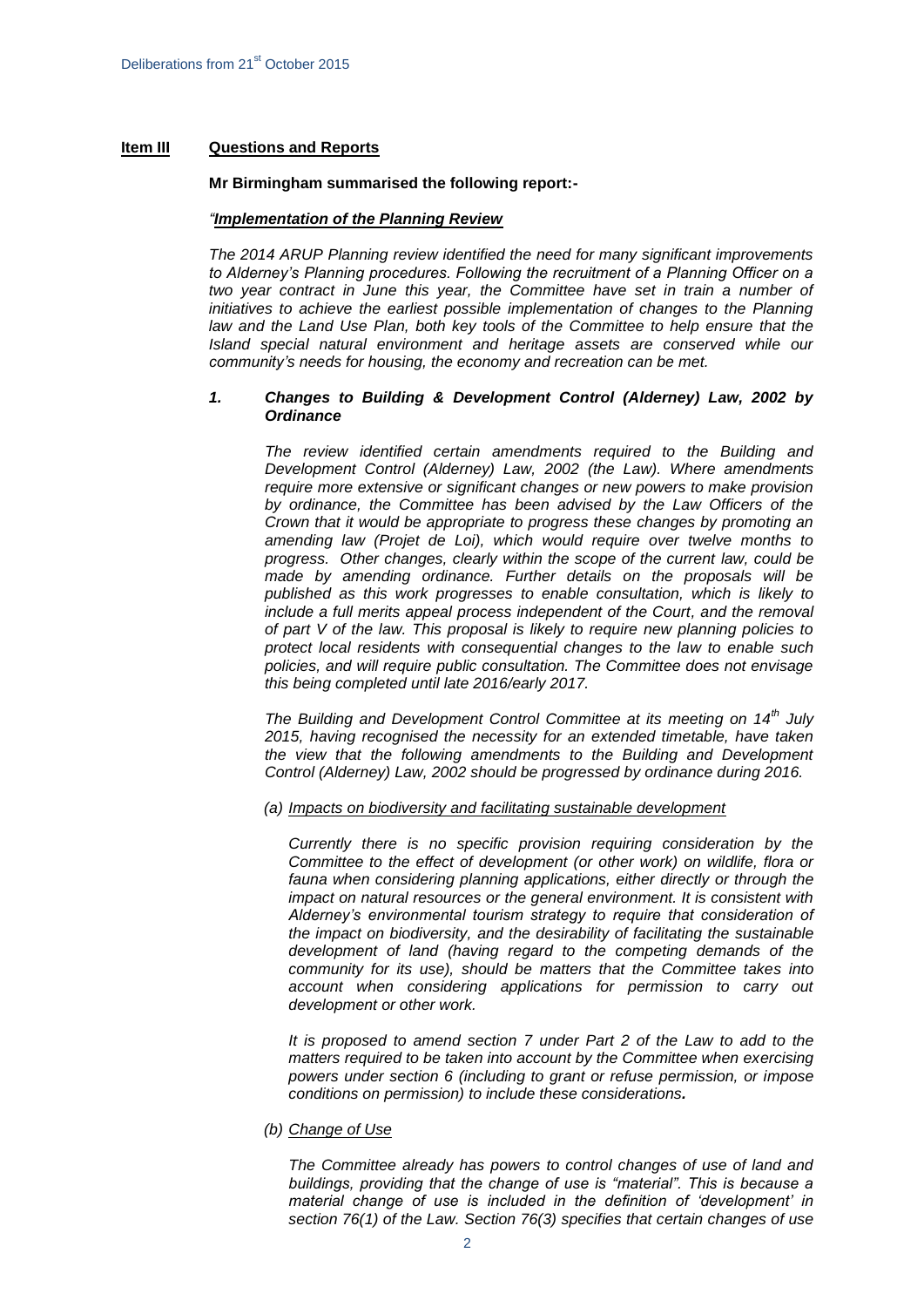*are material changes, but this is "without limitation" so that other material changes of use are also classed as development. Apart from section 76(3) the Law makes no reference to which particular uses are considered to be material changes of use or not.*

*The Committee proposes to amend the Law to provide for a change of use between specified classes of use to be considered as a material change of use and to include a schedule of the specified uses, having regard to uses commonly arising in Alderney, which cause significantly different planning impacts (visual, noise etc.) so that a change between them would be material and require permission for the change of use. This would be subject to standard exceptions for minor, ancillary or incidental uses. Where a change involves a use which does not fall within the scheduled classes, a change could still be material depending on the circumstances but this would require individual consideration rather than being automatically*  regarded as a material change of use. This will bring clarity to what will or *will not constitute a change of use.*

*(c) Site Notices*

*The Committee has the power under Section 5(2) to require applicants to undertake public consultation and to comply with any instruction of the Committee including without limitation, any instruction regarding the display of notices and site poles. It is proposed to use the latter power to require applicants to display notices so as to alert the public to the development or works. In order to enforce this proposed requirement, the Committee propose to amend the Law to provide that the Committee need not further consider an application until the applicant has complied with all of the matters required under section 5(2) of the Law including any required site notices.*

## *(d) Summary*

*The Committee propose to work with the Law Officers on any necessary amendments to legislation to give effect to the following by draft Ordinance to the States of Alderney during 2016:-*

- *i. To amend section 7 of the Building and Development Control (Alderney) Law, 2002 ("the Law") to add to the matters required to be taken into account by the Committee when exercising powers under section 6 (including to grant or refuse permission, or impose conditions on permission), to include the effect of the development or other work on biodiversity and the desirability of facilitating the sustainable development of land (having regard to the competing demands of the community for its use).*
- *ii. To amend the Law to provide for a change of use between specified classes of use to be considered a material change of use and to include a specific schedule of the specified uses, having regard to uses commonly arising in Alderney which cause significantly different planning impacts (visual, noise etc.). A change between them would then be material and require permission for the change of use. This would be subject to standard exceptions for minor, ancillary or incidental uses.*
- iii. To amend the Law to provide that the Committee need not further *consider a planning application until the applicant has complied with all of the matters required under section 5(2) of the Law including any required site notices.*